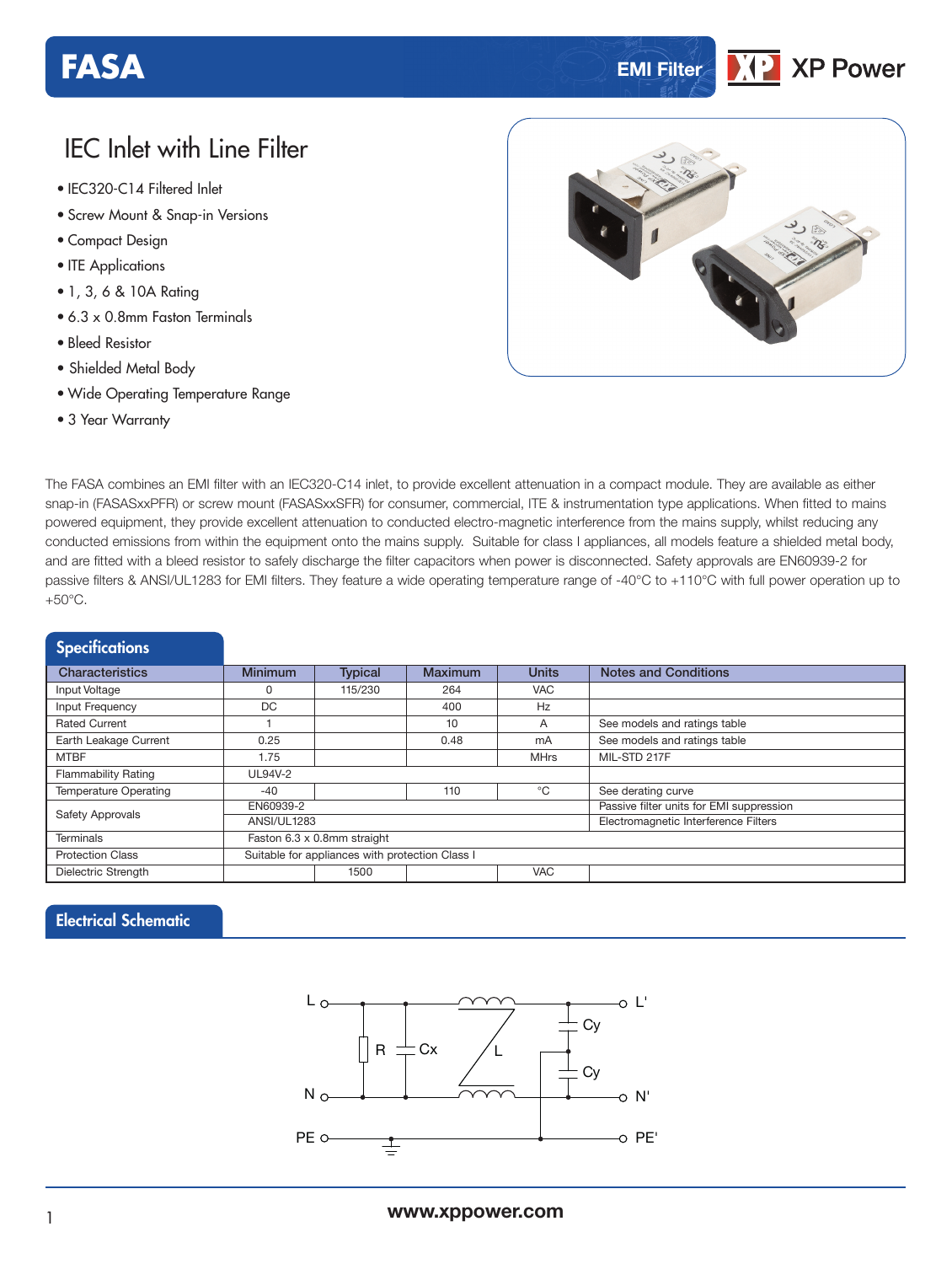#### Models & Ratings

| Rated<br><b>Current at</b><br>50 °C | <b>Leakage Current</b>   |                          | Inductance<br>at 10 kHz. | Capacitance |                  |              |                 |             |                 |               |
|-------------------------------------|--------------------------|--------------------------|--------------------------|-------------|------------------|--------------|-----------------|-------------|-----------------|---------------|
|                                     | <b>115 VAC/</b><br>60 Hz | <b>250 VAC/</b><br>50 Hz | 0.25V                    | Cx          | Cy               | Resistance   | Weight          | Application | <b>Mounting</b> | <b>Filter</b> |
| 1 A                                 | $0.25 \text{ mA}$        | $0.45 \text{ mA}$        | $2 \times 6.5$ mH        | $0.1 \mu F$ | $2.2$ nF         | 1 M $\Omega$ | 38 <sub>g</sub> | <b>ITE</b>  | Screw           | FASAS01SFR    |
| 3 A                                 | $0.25 \text{ mA}$        | $0.45 \text{ mA}$        | $2 \times 2.5$ mH        | $0.1 \mu F$ | $2.2 \text{ nF}$ | 1 M $\Omega$ | 37 <sub>g</sub> | ITE.        | Screw           | FASAS03SFR    |
| 6 A                                 | $0.25 \text{ mA}$        | $0.45 \text{ mA}$        | $2 \times 0.8$ mH        | $0.1 \mu F$ | $2.2$ nF         | 1 M $\Omega$ | 39 <sub>g</sub> | ITE.        | Screw           | FASAS06SFR    |
| 10A                                 | $0.25$ mA                | $0.45 \text{ mA}$        | $2 \times 0.2$ mH        | $0.1 \mu F$ | $2.2$ nF         | 1 M $\Omega$ | 39 <sub>g</sub> | <b>ITE</b>  | Screw           | FASAS10SFR    |
| 1 A                                 | $0.25 \text{ mA}$        | $0.45 \text{ mA}$        | $2 \times 6.5$ mH        | $0.1 \mu F$ | $2.2$ nF         | 1 M $\Omega$ | 39 <sub>q</sub> | <b>ITE</b>  | Snap-In         | FASAS01PFR    |
| 3 A                                 | $0.25 \text{ mA}$        | $0.45 \text{ mA}$        | $2 \times 2.5$ mH        | $0.1 \mu F$ | $2.2$ nF         | 1 M $\Omega$ | 39 <sub>g</sub> | <b>ITE</b>  | Snap-In         | FASAS03PFR    |
| 6 A                                 | $0.25$ mA                | $0.45 \text{ mA}$        | $2 \times 0.8$ mH        | $0.1 \mu F$ | $2.2$ nF         | 1 M $\Omega$ | 41 <sub>g</sub> | ITE.        | Snap-In         | FASAS06PFR    |
| 10A                                 | $0.25 \text{ mA}$        | $0.45 \text{ mA}$        | $2 \times 0.2$ mH        | $0.1 \mu F$ | $2.2 \text{ nF}$ | 1 M $\Omega$ | 41 <sub>g</sub> | <b>ITE</b>  | Snap-In         | FASAS10PFR    |

### Thermal Derating



#### Mechanical Details

All dimensions in inches (mm)